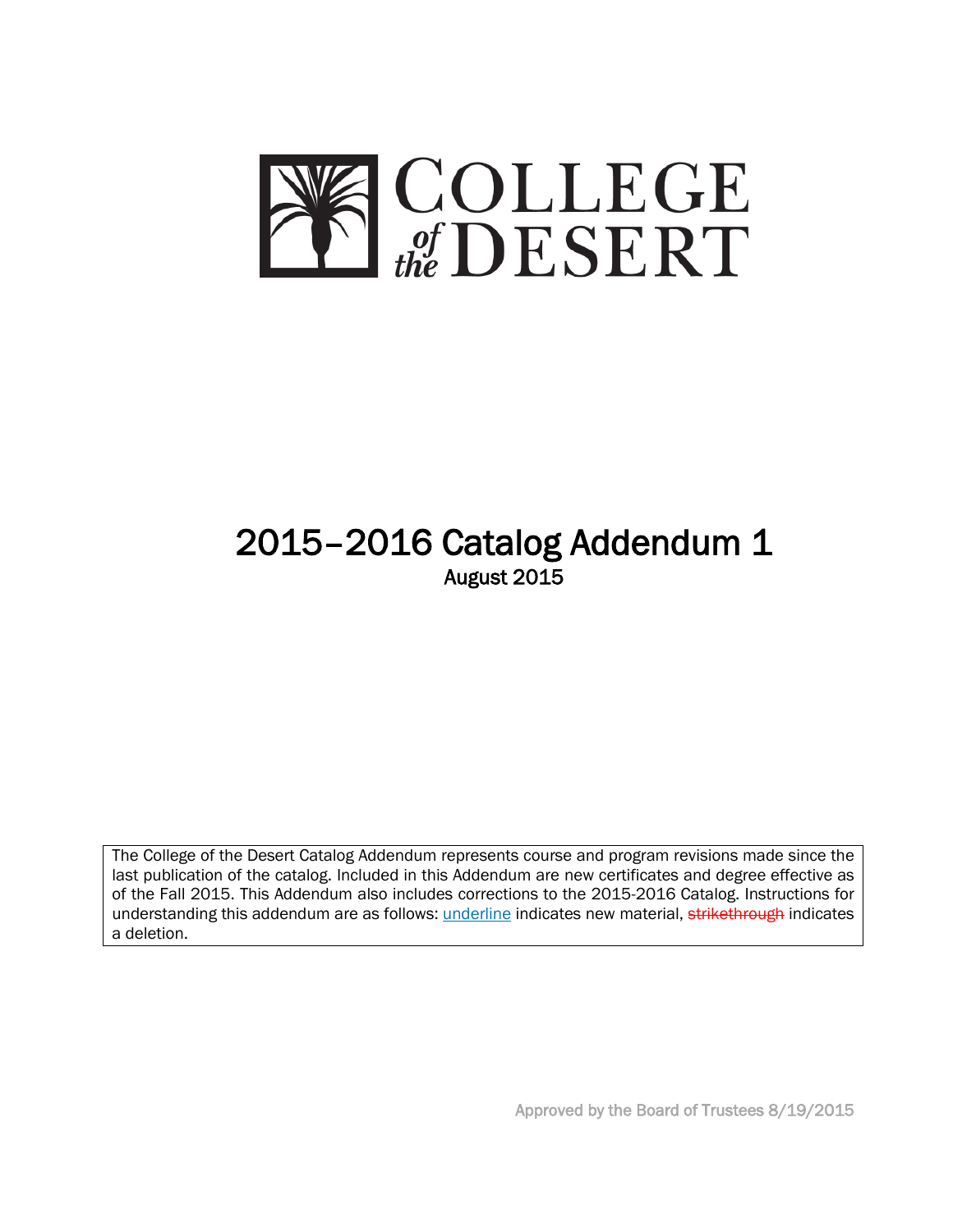## Programs of Study

#### NEW PROGRAMS effective Fall 2015

## HEALTH SCIENCE A.S. DEGREE and transfer preparation

The Associate Degree in Health Science provides courses which are the foundation to professional career opportunities in the health science, public health and environmental fields. The degree emphasizes an ecological approach to health issues in the community and to provide students with the tools and knowledge necessary to understand factors contributing to the promotion of optimal health and well-being.

Advisor: Betty Baluski, [bbaluski@collegeofthedesert.edu;](mailto:bbaluski@collegeofthedesert.edu) 760-776-7294

| <b>Reauired Core Courses</b> |                                         |  |  |
|------------------------------|-----------------------------------------|--|--|
| <b>BI-013</b>                |                                         |  |  |
| <b>BI-014</b>                |                                         |  |  |
| <b>BI-015</b>                |                                         |  |  |
| <b>HS-072</b>                |                                         |  |  |
| <b>HS-073</b>                |                                         |  |  |
| $or$ HS-013                  | General Nutrition (3)                   |  |  |
| <b>HS-074</b>                |                                         |  |  |
|                              |                                         |  |  |
|                              | <b>Recommended Courses for Transfer</b> |  |  |
| <b>ENG-001A</b>              |                                         |  |  |
| <b>PSY-003</b>               |                                         |  |  |
| $or$ PSY-001                 | General Psychology (3)                  |  |  |
| $or$ SOC-001                 | Introductory Sociology (3)              |  |  |
| SPAN-001                     |                                         |  |  |
| $or$ ASL-001                 | Elementary American Sign Language I (5) |  |  |
| SOC-003                      | Elementary American organization (19)   |  |  |
|                              |                                         |  |  |
|                              |                                         |  |  |
|                              |                                         |  |  |
|                              |                                         |  |  |
|                              |                                         |  |  |
|                              |                                         |  |  |

## COACHING CERTIFICATE OF PROFICIENCY

This coaching certificate will educate, train, and prepare students with the diverse opportunities such as individual and team sports in the field of coaching. *This certificate is locally approved and is NOT notated on the student's academic transcript in accordance with State regulations.*

#### Advisors:

Wendy Ansley[, wansley@collegeofthedesert.edu;](mailto:wansley@collegeofthedesert.edu) 760-776-7203 Courtney Doussett[, cdoussett@collegeofthedesert.edu;](mailto:cdoussett@collegeofthedesert.edu) 760-776-7339

#### Core Courses:

| KINE-007 |  |  |  |
|----------|--|--|--|
| KINE-008 |  |  |  |
| KINE-005 |  |  |  |
| KINE-002 |  |  |  |
|          |  |  |  |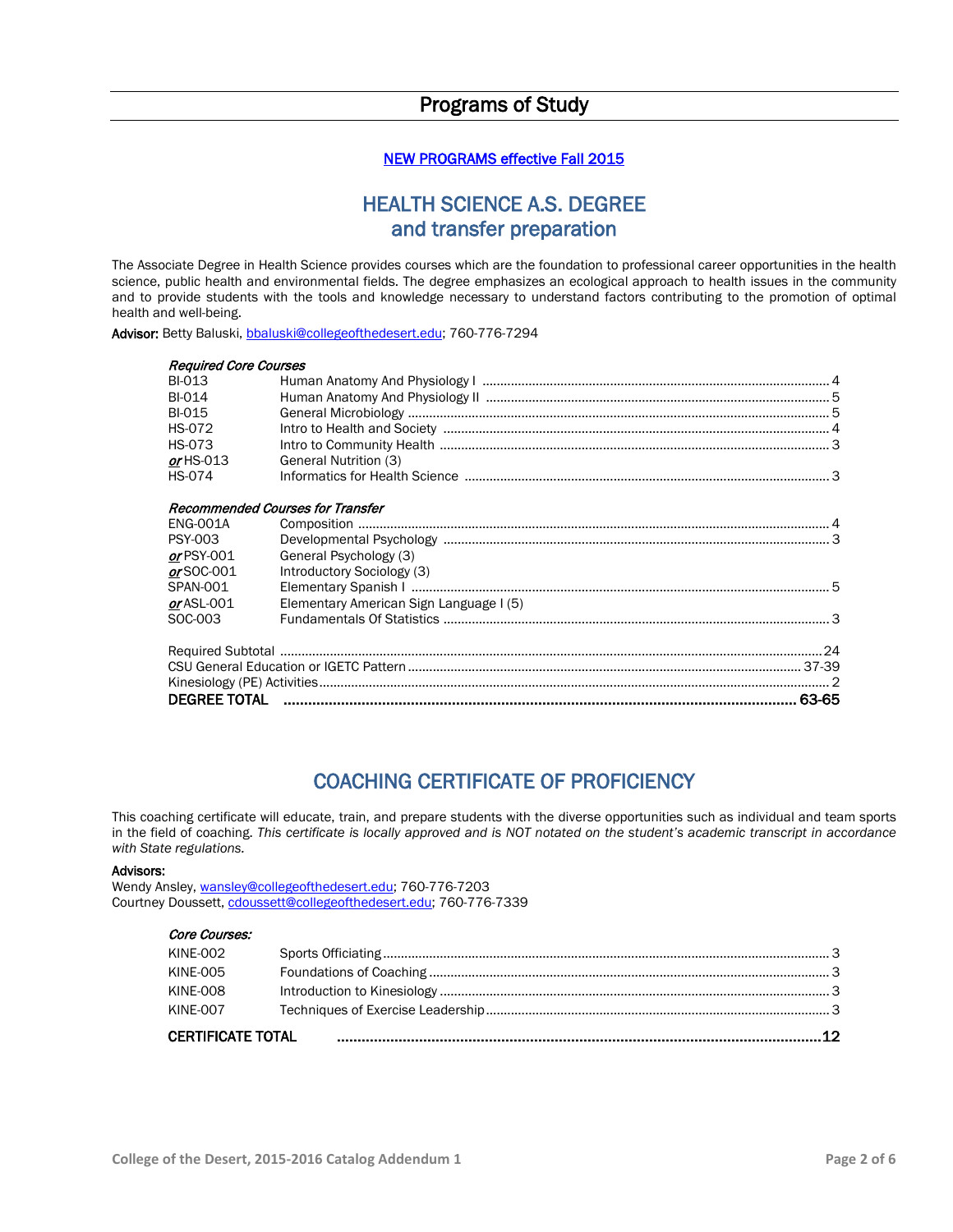## DESERT ECOLOGIST CERTIFICATE OF ACHIEVEMENT

Desert Ecologist Certificate prepares students for jobs as docents, volunteers, or paid employees working with a variety of local, state, federal and tribal agencies. Students successfully completing this certificate may find entry-level positions in various natural resources specializations, such as:

- Zookeeper or Museum worker
- Ecological Consultant
- State or National Park Ranger
- Lab Technician
- Ecosystem Manager
- Environmental Educator
- Ecotourism Industry

The Desert Ecologist Certificate is intended to prepare students to directly enter the conservation field in various capacities. Students who achieve this certificate will become familiar with a broad range of ecological topics that are applicable anywhere but are also pertinent to the local desert environment. There are no prerequisite skills or limitations on enrollment required for this certificate.

Advisor: Kurt Leuschner[, kleuschner@collegeofthedesert.edu;](mailto:kleuschner@collegeofthedesert.edu) 760-776-7285

| <b>Required Courses</b>  |                                                            |  |
|--------------------------|------------------------------------------------------------|--|
| NR-001                   |                                                            |  |
| NR-0011                  |                                                            |  |
| NR-003                   |                                                            |  |
| or NR-004                | Introduction to Ecosystem Management (3)                   |  |
| NR-020                   |                                                            |  |
| NR-021                   |                                                            |  |
| <b>NR-041A</b>           |                                                            |  |
| NR-041B                  |                                                            |  |
| NR-050                   |                                                            |  |
| <b>NR-051A</b>           |                                                            |  |
| <b>NR-051B</b>           |                                                            |  |
| NR-058                   |                                                            |  |
| <b>NR-095A</b>           |                                                            |  |
|                          |                                                            |  |
| AGPS-002                 | Entomology - General and Applied (4)                       |  |
| NR-003                   | Introduction to Wildlife Management (3)                    |  |
| NR-004                   | Introduction to Ecosystem Management (3)                   |  |
| NR-017                   | Natural Resources Law Enforcement (3)                      |  |
| NR-059                   | Careers in Natural Resources and Agricultural Sciences (3) |  |
| NR-095C                  | Natural Resources Work Experience (3)                      |  |
| <b>CERTIFICATE TOTAL</b> | 21                                                         |  |

## ENERGY SYSTEMS TECHNOLOGY CERTIFICATE OF ACHIEVEMENT

The Energy Systems Technology program will provide students with the knowledge and skills necessary for an entry-level position in the power generation industry ranging from small stand-alone systems designed for minimal single electrical load devices to centralized utility scale operations designed to provide power to large regions supporting residential, commercial and/or industrial customers. Students will gain foundational skills in both the conceptual and practical side of power generation as well as an overview of the current electrical infrastructure including; Centralized Power Generation Stations, Distributed Power Generation, Transmission Systems, Distribution Systems, Switchyards and Sub-stations. Upon completion of the core courses, the students are given several elective course options to provide a measure of flexibility in determination of the student's occupational path. Elective courses cover fundamental skills in natural resources, business, alternative transportation, construction technology, HVAC, design and earth sciences.

Advisor: George Brown[, gibrown@collegeofthedesert.edu;](mailto:gibrown@collegeofthedesert.edu) 760-568-3238

| <b>Required Core Courses</b> |  |
|------------------------------|--|
|                              |  |
| <b>ESYS-002</b>              |  |
| <b>ESYS-003</b>              |  |
| <b>ESYS-004</b>              |  |
| <b>BUMA-032</b>              |  |
| NR-001                       |  |
| <b>ACR-077</b>               |  |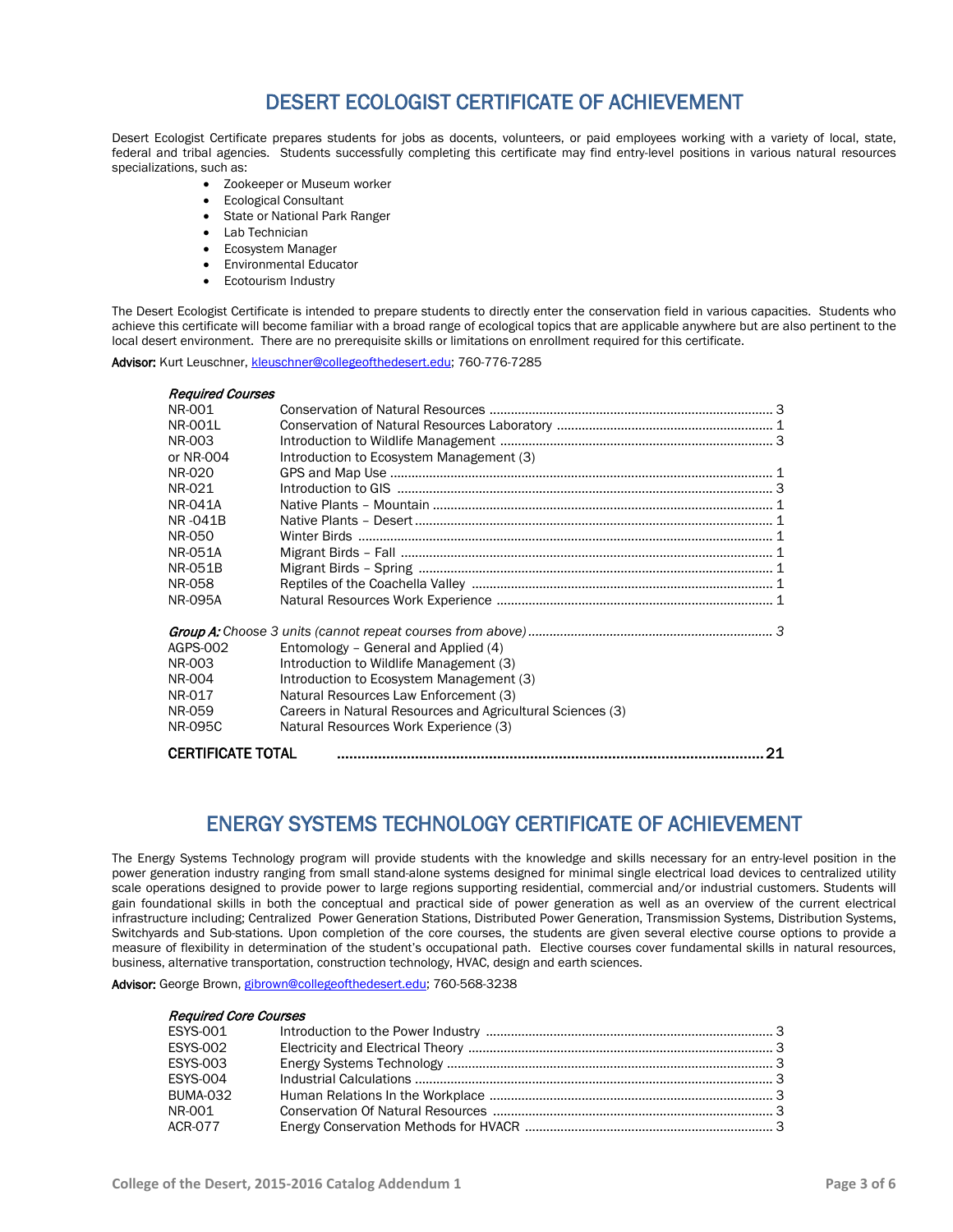|              | <b>Elective Courses</b> - Complete a minimum of 3 units from the following: |  |
|--------------|-----------------------------------------------------------------------------|--|
| NR-001L      |                                                                             |  |
| BUMA-010     |                                                                             |  |
| AUTO-045A    |                                                                             |  |
| ACT-020      |                                                                             |  |
| DRA-001      |                                                                             |  |
| G-010        |                                                                             |  |
| PH-001       |                                                                             |  |
| *ESYS 095A-H |                                                                             |  |
|              |                                                                             |  |

\* Maximum of 2 units may be used for work experience

#### PROGRAM REVISIONS effective Fall 2015

## FIRE TECHNOLOGY CERTIFICATE OF ACHIEVEMENT

|                  | <b>Required Courses:</b> |                                                                               |  |
|------------------|--------------------------|-------------------------------------------------------------------------------|--|
|                  | <b>FIRE-001</b>          |                                                                               |  |
|                  | <b>FIRE-002</b>          |                                                                               |  |
|                  | <b>FIRE-003</b>          |                                                                               |  |
|                  | <b>FIRE-004</b>          |                                                                               |  |
|                  | <b>FIRE-005</b>          |                                                                               |  |
| Move to Elective | <del>FIRE 006</del>      |                                                                               |  |
| <b>Add</b>       | <b>FIRE-007</b>          |                                                                               |  |
| Move to Elective | <b>EMT-084</b>           |                                                                               |  |
|                  |                          |                                                                               |  |
|                  |                          | Elective Courses - Choose 4 units from the following (with Advisor approval): |  |
|                  | <b>FIRE-006</b>          |                                                                               |  |
| <b>Add</b>       | <b>FIRE-008</b>          |                                                                               |  |
|                  | <b>FIRE-010</b>          |                                                                               |  |
|                  | <b>FIRE-070</b>          |                                                                               |  |
| Delete           | <b>FIRE 071</b>          |                                                                               |  |
|                  | <b>FIRE-072A</b>         |                                                                               |  |
| Delete           | <b>FIRE-073</b>          |                                                                               |  |
| Delete           | <b>FIRE-074A</b>         |                                                                               |  |
| Delete           | <b>FIRE 074B</b>         |                                                                               |  |
| Delete           | <b>FIRE 075A</b>         |                                                                               |  |
| Delete           | <b>FIRE-075B</b>         |                                                                               |  |
| Delete           | <b>FIRE 076</b>          |                                                                               |  |
|                  | FIRE-077A                | Fire Investigation 1A: Fire Origin & Cause Determination  2.5                 |  |
|                  | FIRE-077B                |                                                                               |  |
|                  | <b>FIRE-078A</b>         |                                                                               |  |
|                  | FIRE-078B                |                                                                               |  |
|                  | <b>FIRE-078C</b>         | Training Instructor 1C: Instructional Development Techniques  2.5             |  |
|                  | FIRE-079A                |                                                                               |  |
|                  | FIRE-079B                |                                                                               |  |
|                  | <b>FIRE-079C</b>         |                                                                               |  |
|                  | <b>FIRE-079D</b>         |                                                                               |  |
| Delete           | <b>FIRE 080</b>          |                                                                               |  |
| Delete           | <b>FIRE 081</b>          |                                                                               |  |
|                  | <b>FIRE-090A</b>         |                                                                               |  |
| Delete           | FIRE-090B                |                                                                               |  |
| Delete           | <b>FIRE-090C</b>         |                                                                               |  |
|                  | <b>FIRE-091A</b>         |                                                                               |  |
|                  | <b>FIRE-091B</b>         | Command 1B: Incident Management for Company Officers  2.0                     |  |
|                  | <b>FIRE-091C</b>         | Command 1C: WUI Command Operations for the Company Officers  2.5              |  |
|                  | <b>FIRE-092</b>          | Fire Management 1: Management Supervision for Company Officers  2.0           |  |
| <b>Add</b>       | <b>BIT-026</b>           |                                                                               |  |
| Add              | <b>EMT-080</b>           |                                                                               |  |
|                  | <b>EMT-084</b>           |                                                                               |  |
|                  |                          |                                                                               |  |
|                  |                          |                                                                               |  |
|                  |                          |                                                                               |  |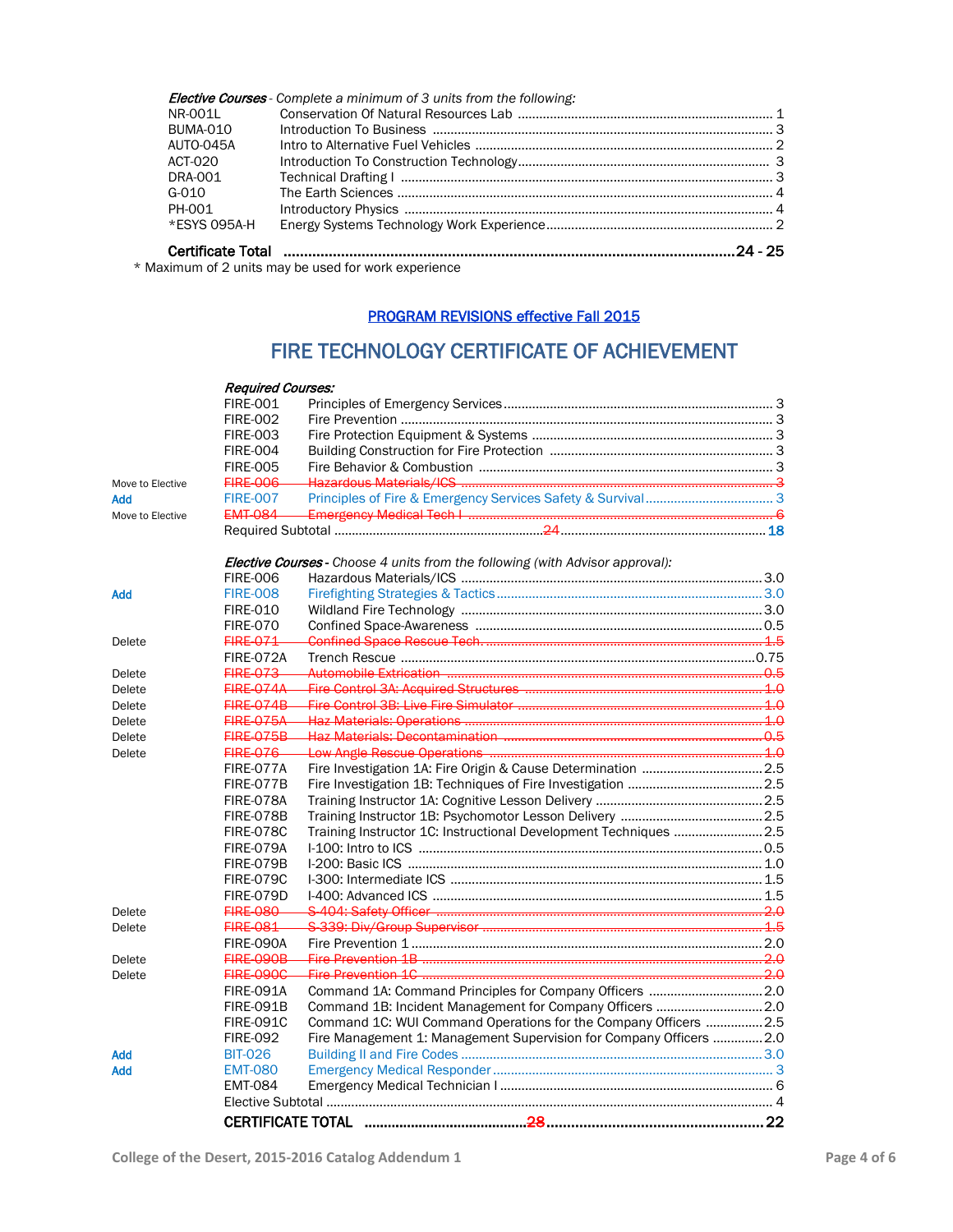## FIRE TECHNOLOGY A.S. DEGREE for employment preparation

|                  | <b>Required Courses:</b> |                                                                                                    |  |
|------------------|--------------------------|----------------------------------------------------------------------------------------------------|--|
|                  | <b>FIRE-001</b>          |                                                                                                    |  |
|                  | <b>FIRE-002</b>          |                                                                                                    |  |
|                  | <b>FIRE-003</b>          |                                                                                                    |  |
|                  | <b>FIRE-004</b>          |                                                                                                    |  |
|                  | <b>FIRE-005</b>          |                                                                                                    |  |
| Move to Elective | <b>FIRE 006</b>          |                                                                                                    |  |
| <b>Add</b>       | <b>FIRE-007</b>          |                                                                                                    |  |
| Move to Elective | <b>EMT-084</b>           |                                                                                                    |  |
|                  |                          |                                                                                                    |  |
|                  |                          | <b>Elective Courses</b> - Choose $\frac{46}{22}$ units from the following (with Advisor approval): |  |
|                  | <b>FIRE-006</b>          |                                                                                                    |  |
| <b>Add</b>       | <b>FIRE-008</b>          |                                                                                                    |  |
|                  | <b>FIRE-010</b>          |                                                                                                    |  |
|                  | <b>FIRE-063A</b>         |                                                                                                    |  |
|                  | FIRE-063B                |                                                                                                    |  |
|                  | <b>FIRE-070</b>          |                                                                                                    |  |
| Delete           | <b>FIRE-071</b>          |                                                                                                    |  |
|                  | FIRE-072A                |                                                                                                    |  |
| Delete           | <b>FIRE 073</b>          |                                                                                                    |  |
| Delete           | <b>FIRE 074A</b>         |                                                                                                    |  |
| Delete           | <b>FIRE-074B</b>         |                                                                                                    |  |
| Delete           | <b>FIRE-075A</b>         |                                                                                                    |  |
| Delete           | <b>FIRE-075B</b>         |                                                                                                    |  |
| Delete           | <b>FIRE 076</b>          |                                                                                                    |  |
|                  | FIRE-077A                |                                                                                                    |  |
|                  | FIRE-077B                |                                                                                                    |  |
|                  | FIRE-078A                |                                                                                                    |  |
|                  | FIRE-078B                |                                                                                                    |  |
|                  |                          | Training Instructor 1C: Instructional Development Techniques  2.5                                  |  |
|                  | FIRE-078C<br>FIRE-079A   |                                                                                                    |  |
|                  | FIRE-079B                |                                                                                                    |  |
|                  |                          |                                                                                                    |  |
|                  | FIRE-079C                |                                                                                                    |  |
|                  | FIRE-079D                |                                                                                                    |  |
| Delete           | <b>FIRE 080</b>          |                                                                                                    |  |
| Delete           | <b>FIRE 081</b>          |                                                                                                    |  |
| <b>Add</b>       | <b>FIRE-082A</b>         |                                                                                                    |  |
| <b>Add</b>       | <b>FIRE-082B</b>         |                                                                                                    |  |
|                  | FIRE-090A                |                                                                                                    |  |
| Delete           | FIRE-090B                |                                                                                                    |  |
| Delete           | <b>FIRE-090C</b>         | Fire Prevention 1C.                                                                                |  |
|                  | <b>FIRE-091A</b>         |                                                                                                    |  |
|                  | <b>FIRF-091B</b>         | Command 1B: Incident Management for Company Officers  2.0                                          |  |
|                  | <b>FIRE-091C</b>         | Command 1C: WUI Command Operations for the Company Officers  2.5                                   |  |
|                  | <b>FIRE-092</b>          | Fire Management 1: Management Supervision for Company Officers  2.0                                |  |
| <b>Add</b>       | <b>BIT-026</b>           |                                                                                                    |  |
| <b>Add</b>       | <b>EMT-080</b>           |                                                                                                    |  |
|                  | <b>EMT-084</b>           |                                                                                                    |  |
|                  |                          |                                                                                                    |  |
|                  |                          |                                                                                                    |  |
|                  |                          |                                                                                                    |  |
|                  |                          |                                                                                                    |  |
|                  |                          |                                                                                                    |  |
|                  |                          | Advisory Allen Centt Venture coverture@eellegeethedeeert.edu. 760.636.7006                         |  |

Advisor: Allen Scott Ventura, [asventura@collegeofthedesert.edu;](mailto:asventura@collegeofthedesert.edu) 760-636-7996